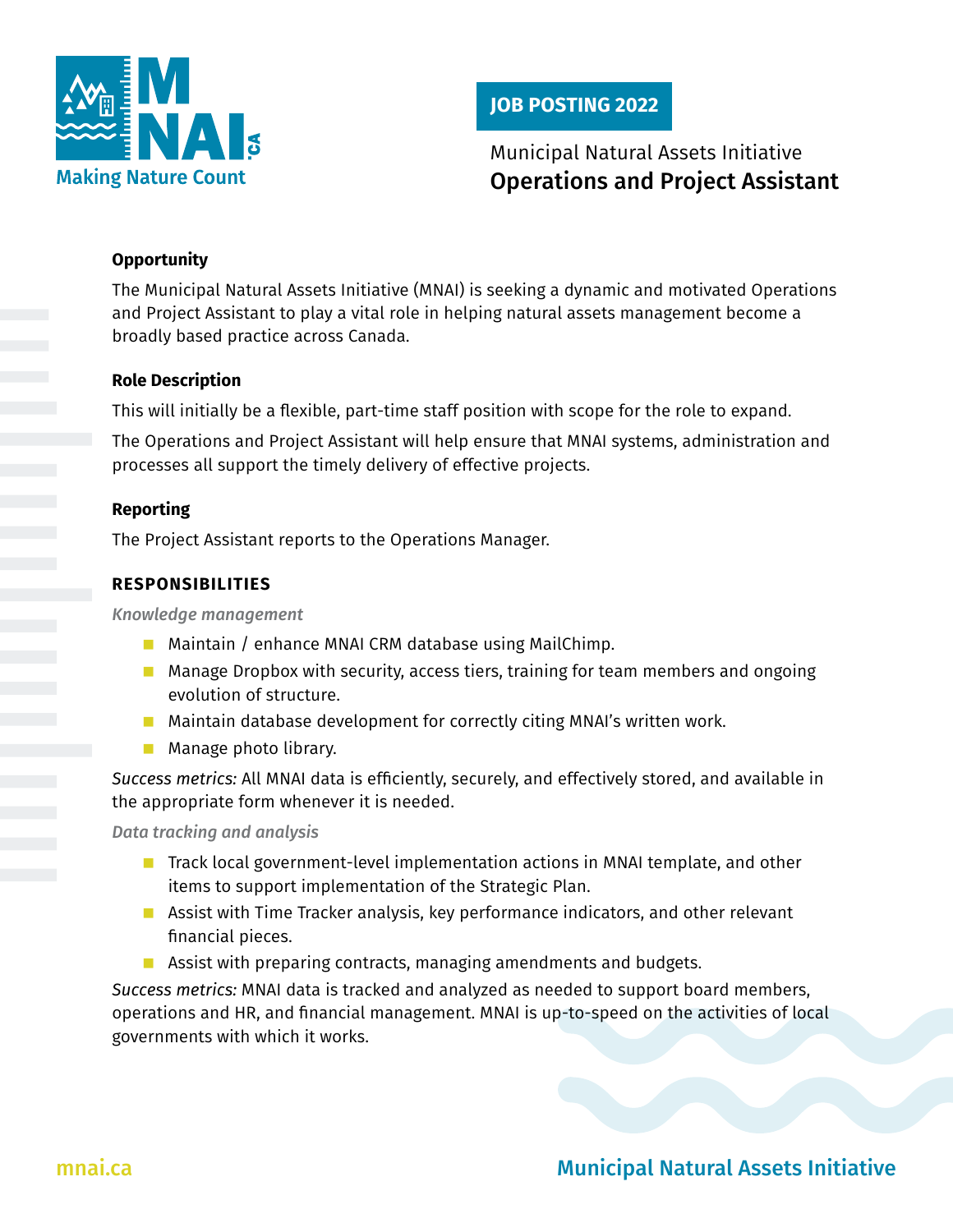

#### *Operational and IT support*

- **Provide logistical and administrative support as appropriate across all MNAI projects** and for the board, including, for example, organizing Zoom calls, meetings, gatherings of advisory committees, keeping records from meetings.
- **Provide support for effective use of tools that MNAI uses such as Zoom, Dropbox,** Google admin.
- **Noth** Work with Operations Manager to revamp the Project Management system. This includes systems to handle task management and progression, a shared calendar, project communications/correspondence, and file management.
- Work with Operations Manager to ensure that MNAI's existing tools and systems are robust and up-to-date (Trello, DACT) and, as relevant, investigate any upgrades required.

*Success metrics:* All logistical / administrative aspects of MNAI projects are delivered seamlessly, project rigor is supported.

*Correspondence/communications support – in concert with Communications Advisor*

- **Help expand social media presence and impact (Twitter, Facebook, LinkedIn).**
- **The Translate monthly dispatches/newsletters into Mailchimp.**
- Support team for webinars with Zoom, notetaking, rolling action items into project management system.

*Success metrics:* Correspondence and communications are timely, regular and on-point.

### **Organization**

MNAI, a Canadian not-for-profit society, has defined and pioneered municipal natural asset management, a practice that motivates and supports municipalities to understand, protect, enhance and restore nature as a vital asset that provides core local government services (e.g., flood management) and diverse co-benefits (e.g., recreation, health). Municipal natural asset management is a counterpoint to more traditional asset management approaches that ignore nature entirely or understand it only in terms of green or aesthetic benefits, which result in it being overused and under-acknowledged.

MNAI works both *directly* with local governments to provide methods, tools and advice, and at a systems level to help ensure there is market demand for municipal natural asset management, multiple entities that can help local governments meet the demand, and professional norms, national standards, and curriculum to ensure that work is comparable, effective and replicable.